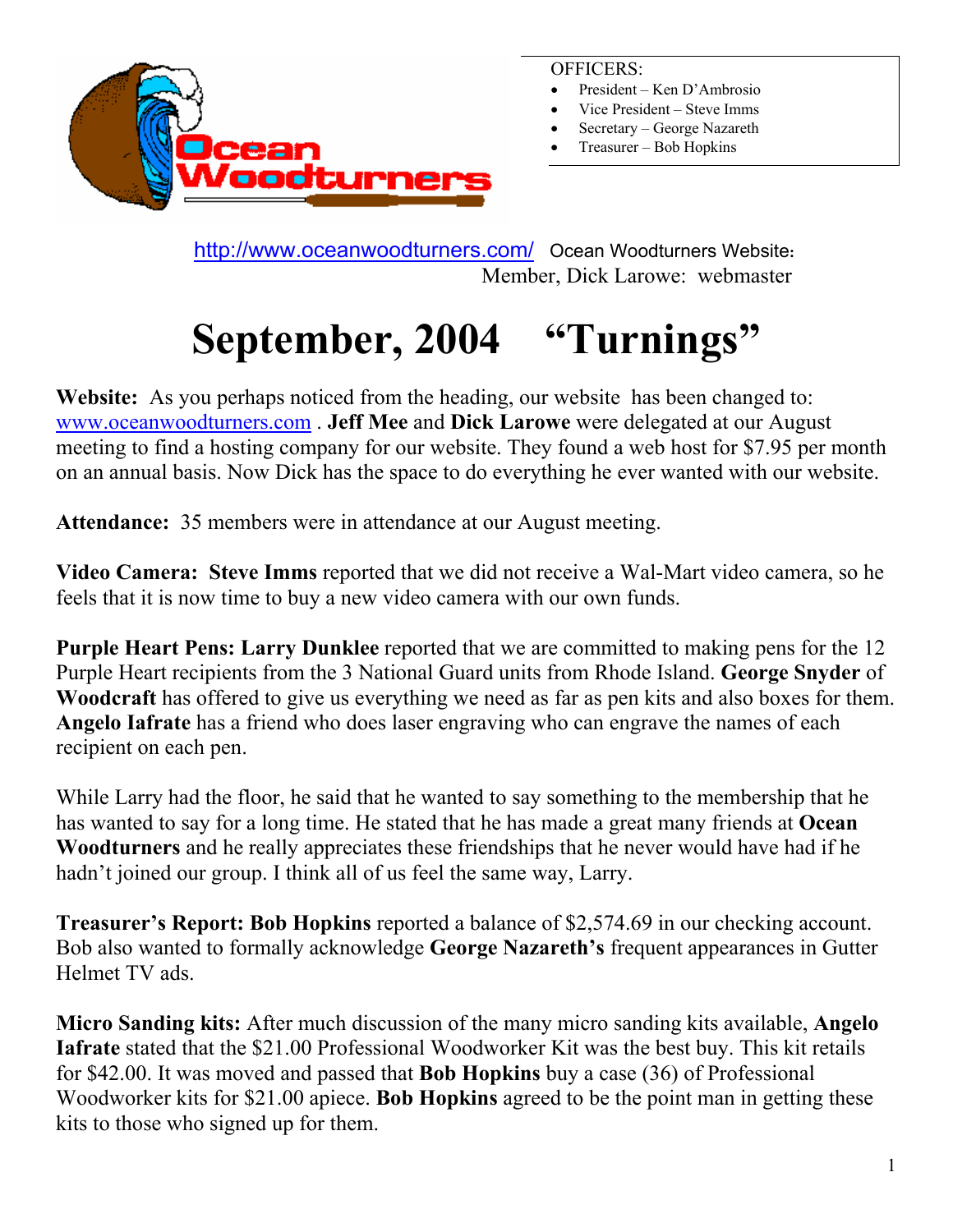**Bob Hopkins** reported that he has applied and interviewed for a new position with his company. If he gets this position, he will be moving out of state and will have to resign from his treasurer's post. He will keep us informed.

**Jeff Mee** reported that we have to find, very quickly, a Hosting Company for our website. There was a great deal of discussion on this matter and it ended with a motion that **Jeff Mee** and our webmaster, **Dick Larowe** select an appropriate Hosting Company for no more that \$150.00 per year. As mentioned at the start of the newsletter, they found one for \$95.00 per year. Great News!! Member **Dick Larowe** reports that the website is fully up and running.

**Jeff Mee** mentioned that he and **Angelo Iafrate** attended the 2004 Symposium. Jeff also mentioned that he attended a members meeting at the Symposium. There was discussion on how to get more local members to join the AAW at \$30.00 per year. Most of our members who do belong to the AAW attested to the value of their "**American Woodturner"** magazine. **George Nazareth, Secretary,** has membership applications at each meeting. Jeff also attended the newsletter editor session at the Symposium and mentioned that only 2 of the local clubs in attendance still snail mail their newsletters and most of the others advise their members by email when the newsletter is on the website and members go to the website to download it. Angelo e-mailed me to state that Ocean Woodturners was the largest single contributor to the Edgewood Children's Ranch with 20 bowls. All who took part should be very proud.

**Tony Bancalari** was not happy with our long discussions about our website problems and he suggested that we limit our discussions and let the officers of the club do the research and make recommendations to the membership. **Wayne Collins** rebutted Tony's suggestions by stating that our newsletter gets wider distribution than we ever could imagine. Most of his students and their parents download our newsletter from our website. He stated that we should not stray too far from what we are doing, because we are doing things extremely well right now.

**Special Pen Turning Project for Purple Heart Pens Sunday, September 12, 2004 at Woodcraft from Noon Larry Dunklee says that 4 of the 12 pens are already completed Each person should have only one pen to turn To volunteer notify Larry 295-1151 or [Lunkadunk@hotmail.com](mailto:Lunkadunk@hotmail.com)**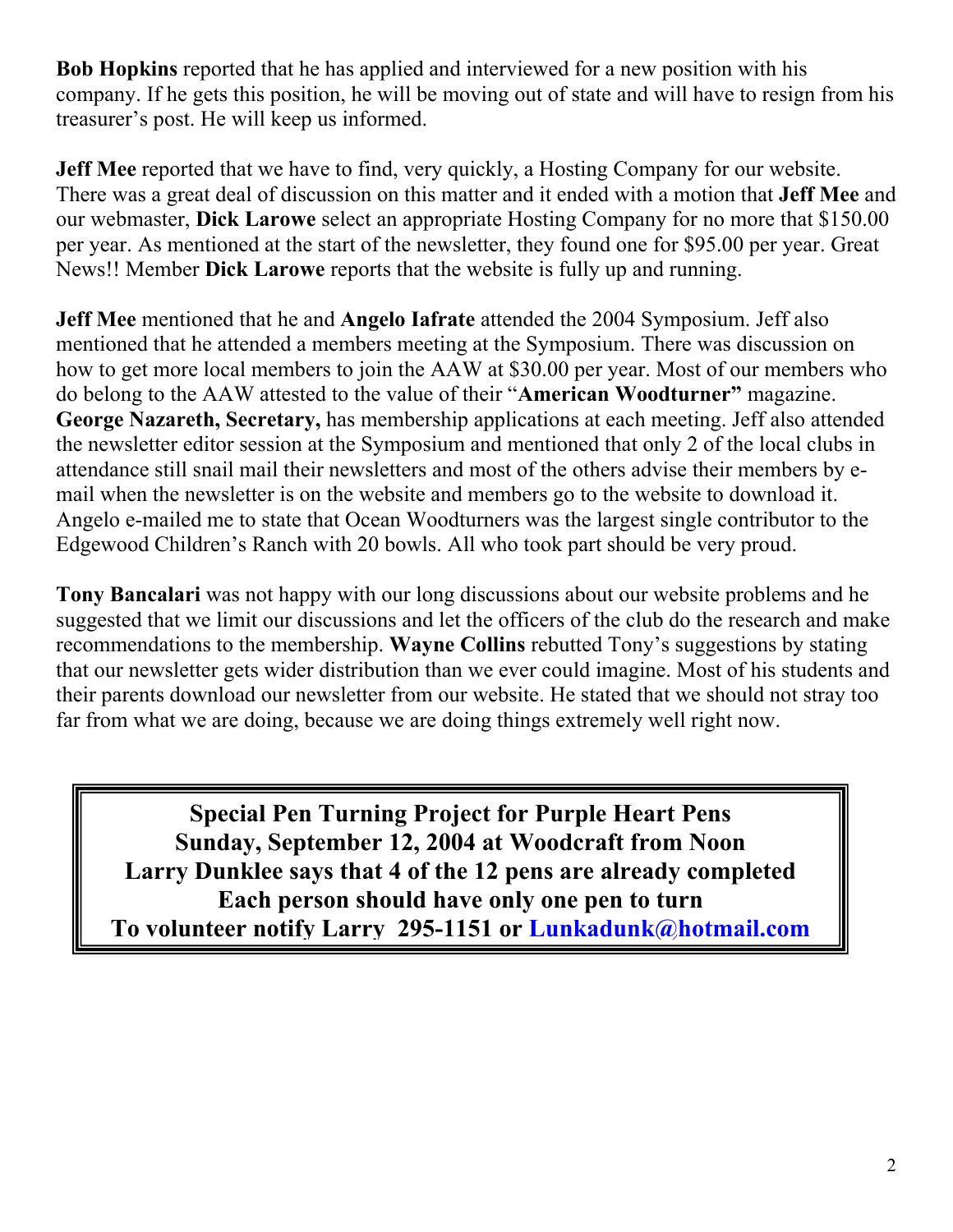### **Demonstration**

**George Nazareth** had 7 members to his home after sending them detailed instructions on



making a segmented candy dish. Each person brought the base pieces already glued up and rounded on their lathes. George asked them to bring a piece of walnut or other dark wood for making segments and a light piece for spacers between the segments. The only work done by George was the cutting of each person's segments. George did not want the members to get discouraged, since very precise cutting is required. The members, **Anthony Scuncio, Wayne Collins, Rich Lemieux, Tony Bancalari, Larry Bitgood, David Barwise and Bernie Feinerman** brought the segments home to be assembled , glued up and completed. 5 of the 7 brought their candy dishes and they were passed around at th e meeting.

# **Show and Tell**



- 1. Bernie Feinerman: unfinished Candy Dish
- 2. Larry Bitgood: Candy Dish
- 3. Anthony Scuncio: Candy Dish
- Dish 4. Richard Lemieux: Candy
- 5. George Nazareth: Candy dish



- 1. Ron Chatte rly: Spalted Maple Bowl
- 2. Ron Chatterly: Spalted Maple Bowl
- 3. Larry Dunklee: Maple Bowl
- 4. Bill Smith: Walnut Bowl
- 5. Bernie Feinerman: Unfinished Segmented Bowl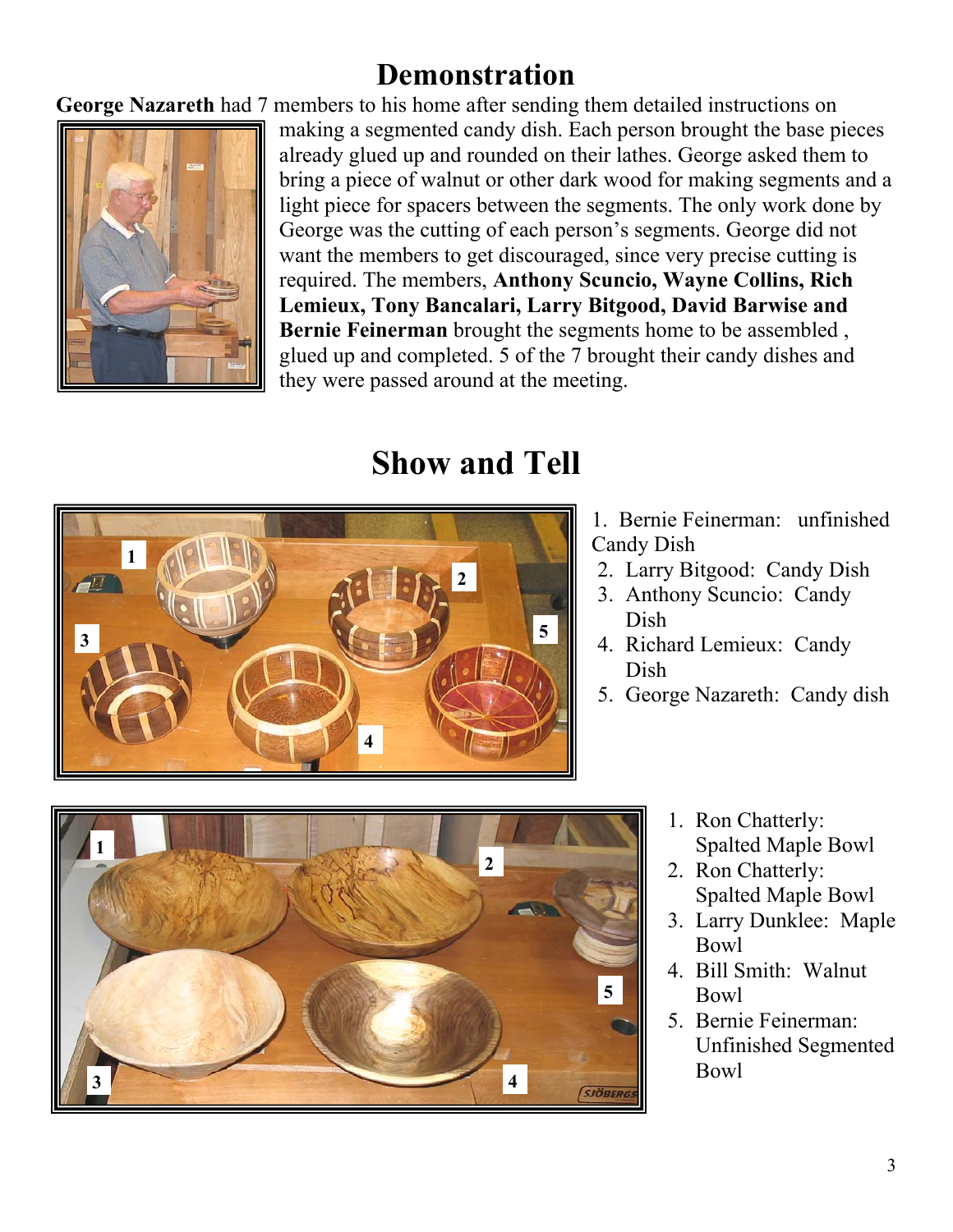## **More Show and Tell**







Angelo Iafrate: 12 Exotic Wood Pen Blanks for possible use for Purple Heart Pens

- 1. Larry Dunklee: Large Cherry Bowl
- 
- 
- 4. Mike Murray: Small lidded box with Cocobolo Finial
- **<sup>6</sup>** 5. Larry Dunklee: Cherry Bowl
- 6. Anthony Scuncio: Yellowheart Bowl
- 
- 8. Mike Murray: Small Free-form Bowl
- **8** 9. Mickey Goodman: Natural-edge Catalpa
	-
	- and Walnut bottom. Chatter tool on top
	- 3. Rick Sousa: Small screwed top lidded box in Boxwood
	-



Larry Dunklee: 9 finished pens for the Freedom Pen Project

**Next Meeting Thursday, September 16, 2004, 7:00 PM at Woodcraft Angelo Iafrate will demonstrate Coring with a Bowl Saver**